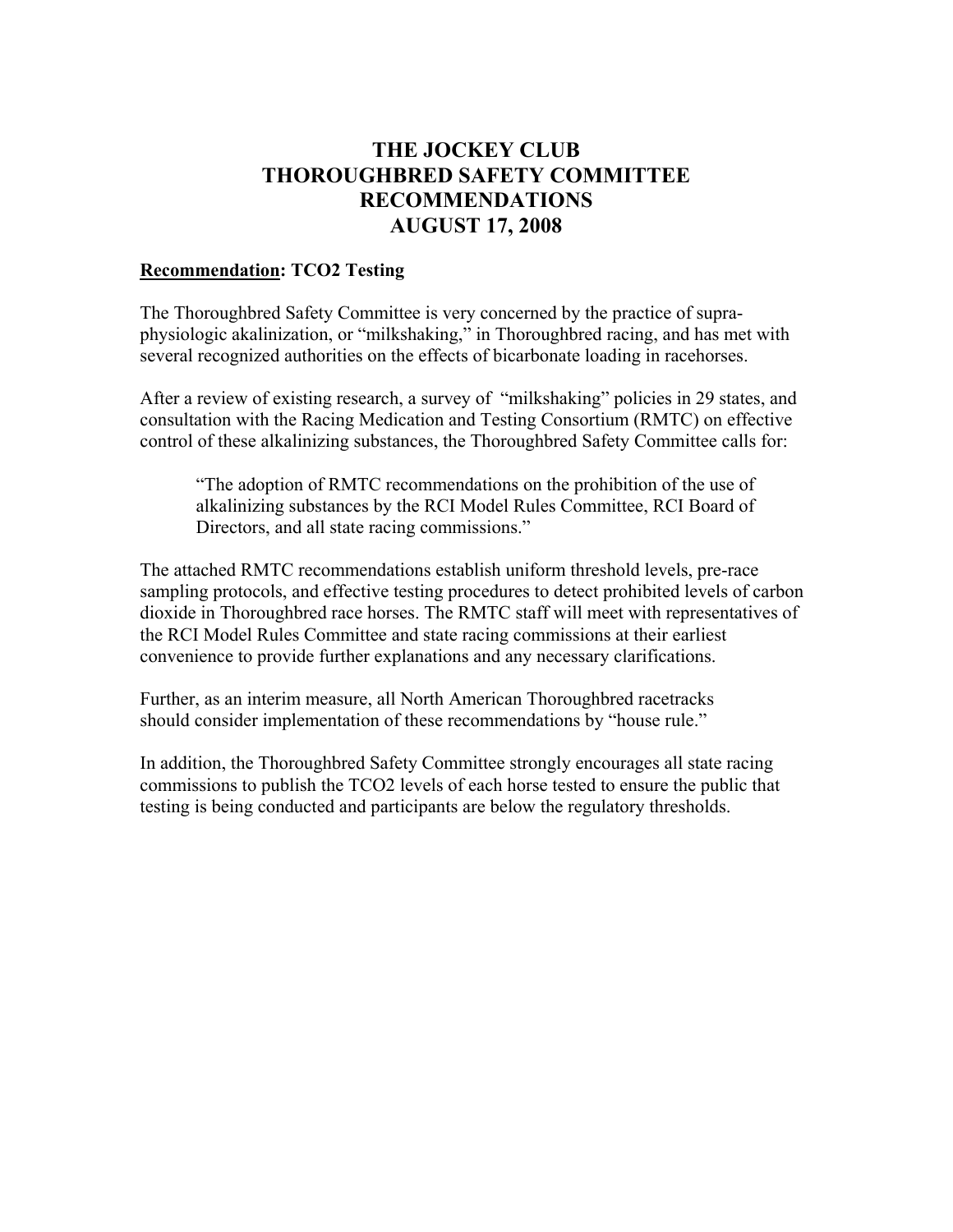

### **RECOMMENDED "BEST PRACTICES" FOR TCO2 TESTING AND SAMPLE COLLECTION**

### **DEFINITIONS:**

Bicarbonate ion – Bicarbonate ion (HCO3-) is a normal constituent of the blood. Bicarbonate is naturally produced by the reaction of carbon dioxide  $(CO<sub>2</sub>)$  with water  $(H<sub>2</sub>O)$  to produce carbonic acid  $(H2CO<sub>3</sub>)$ , which dissociates to a bicarbonate ion and a proton  $(H^+)$ . Acid/base metabolism in the body is regulated by this chemical equation:

# $CO_2 + H_2O \leftrightarrow H_2CO_3 \leftrightarrow H^+ + HCO_3^-$

TCO2 – The total concentration of all forms of carbon dioxide (Total Carbon Dioxide) in the sample including bicarbonate and carbonate as well as dissolved CO2. The TCO2 of the plasma or serum is used for regulatory purposes. The dissolved carbon dioxide is only a small fraction (about 3%) of the total carbon dioxide.

Total CO2 analyzer – A TCO2 analyzer adds acid to the plasma or serum sample thereby converting all the carbonate, bicarbonate and carbonic acid to water and CO2. The concentration of CO2 is measured represents the total concentration of available CO2 in the sample or TCO2.

Measurement Uncertainty (MU) – The measurement uncertainty is a value (with units of concentration) that is determined experimentally and characterizes the variability of the analytical process. The measurement uncertainty is used to eliminate all reasonable variability originating from the measurement process. The measurement uncertainty is a property of the method and is therefore unique to each laboratory unless measures have been taken to standardize methods between laboratories.

Regulatory Threshold – The threshold is the maximum permitted concentration of TCO2 that has been established by the regulatory body.

Decision Level – The regulatory threshold including the measurement uncertainty is the decision level. For TCO2 the decision level is the regulatory threshold level plus the measurement uncertainty for the laboratory providing the testing.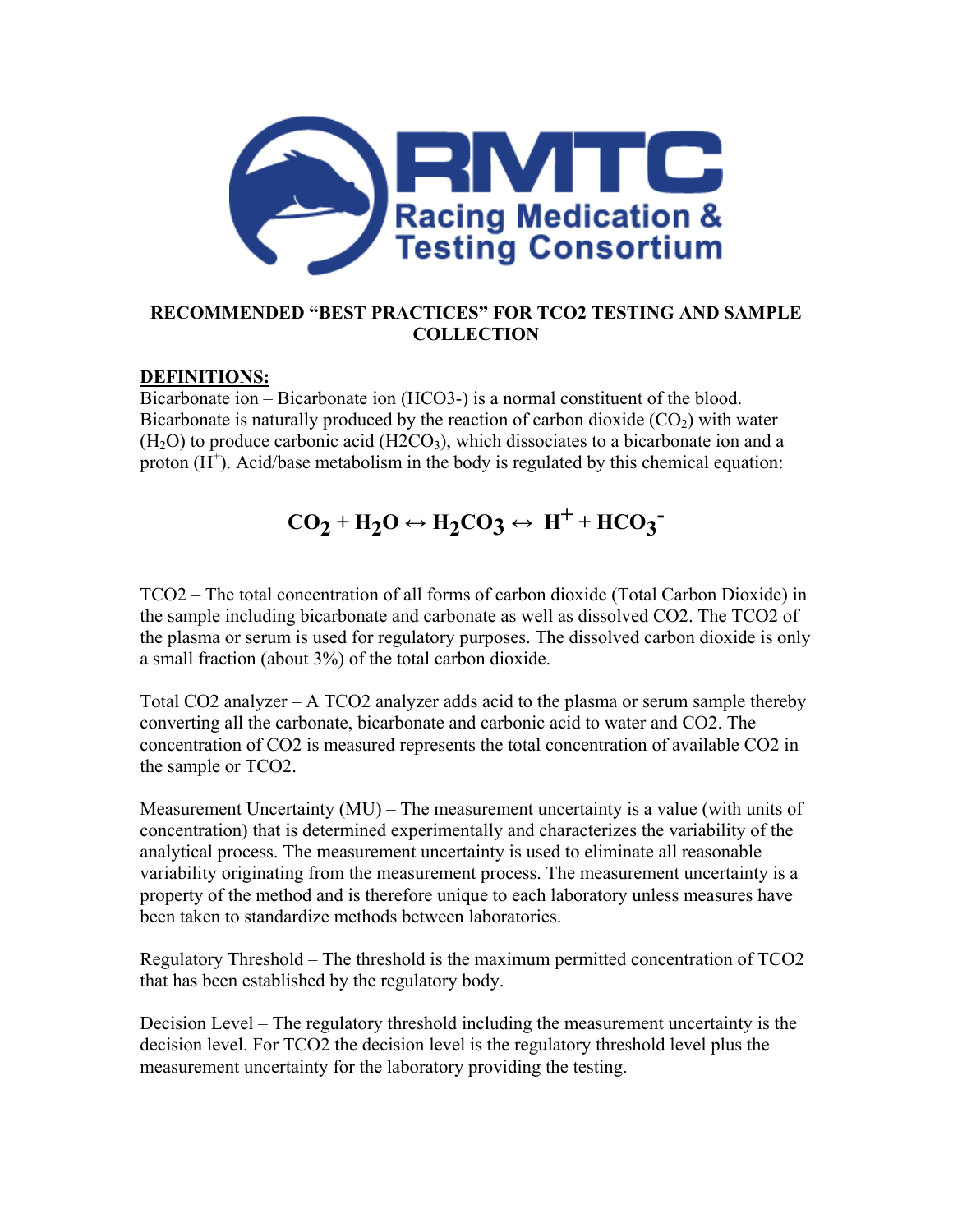### **REGULATORY THRESHOLD:**

The 37 millimoles/L regulatory threshold for TCO2 is a statistically based threshold designed to identify a state of metabolic alkalosis in horses. Most racing regulators in the U. S. apply a threshold of 37 millimoles of total carbon dioxide per liter of plasma/serum. The decision level for the regulation of TCO2 is 37 millimoles/L plus the measurement uncertainty.

### **COLLECTION OF SAMPLES:**

Blood samples should be collected 45 minutes  $(+ or - 15min)$  pre-race and approximately 3 hours after furosemide administration. The samples must be handled in a consistent manner and cannot be frozen. If samples are obtained pre-furosemide a lower regulatory threshold is necessary and the horses must be kept in a secure detention barn until race time.

Furosemide (Lasix/Salix) produces an elevation in Total Carbon Dioxide averaging approximately 1.7mml/l for a standard 250mg IV dose administered four (4) hours prerace. The furosemide effect has been considered in the 37mml/l regulatory threshold.

In harness racing, it is necessary to collect samples from horses about 30-45 minutes prerace. The horse needs to be reasonably well cooled off before being sampled. A horse that is hyperventilating from exercise may produce an artificially low TCO2.

Horses selected for post race TCO2 testing should be required to remain in the test barn for a minimum of one and one-half hours before being sampled for TCO2 testing. This is to permit the TCO2 value to approach accurate values. Post-race sampling of horses for TCO2 testing should be discouraged.

### **INSTRUMENTATION:**

Most laboratories doing TCO2 testing laboratories are utilizing Beckman instruments. Beckman EL-ISE analyzers were used to establish the international threshold for TCO2 testing. Other TCO2 instruments may be used for TCO2 analysis but must be demonstrated to be equivalent and consistent with Beckman equipment.

Blood samples must be processed and tested using standardized, reproducible, validated procedures. Furthermore, test samples submitted for TCO2 testing should be tested within 120 hours in order to limit sample degradation that results in decreased TCO2 values.

### **COMMENTARY:**

Regulators should be advised that an elevated TCO2 concentration is indicative only of metabolic alkalosis and is not proof of the administration of sodium bicarbonate or other alkalinizing substances. For example, the feeding of certain feeds with highly positive dietary cation-anion balances (the DCAB is a measure of the difference between the concentrations of the major cations (primarily sodium and potassium) and the major